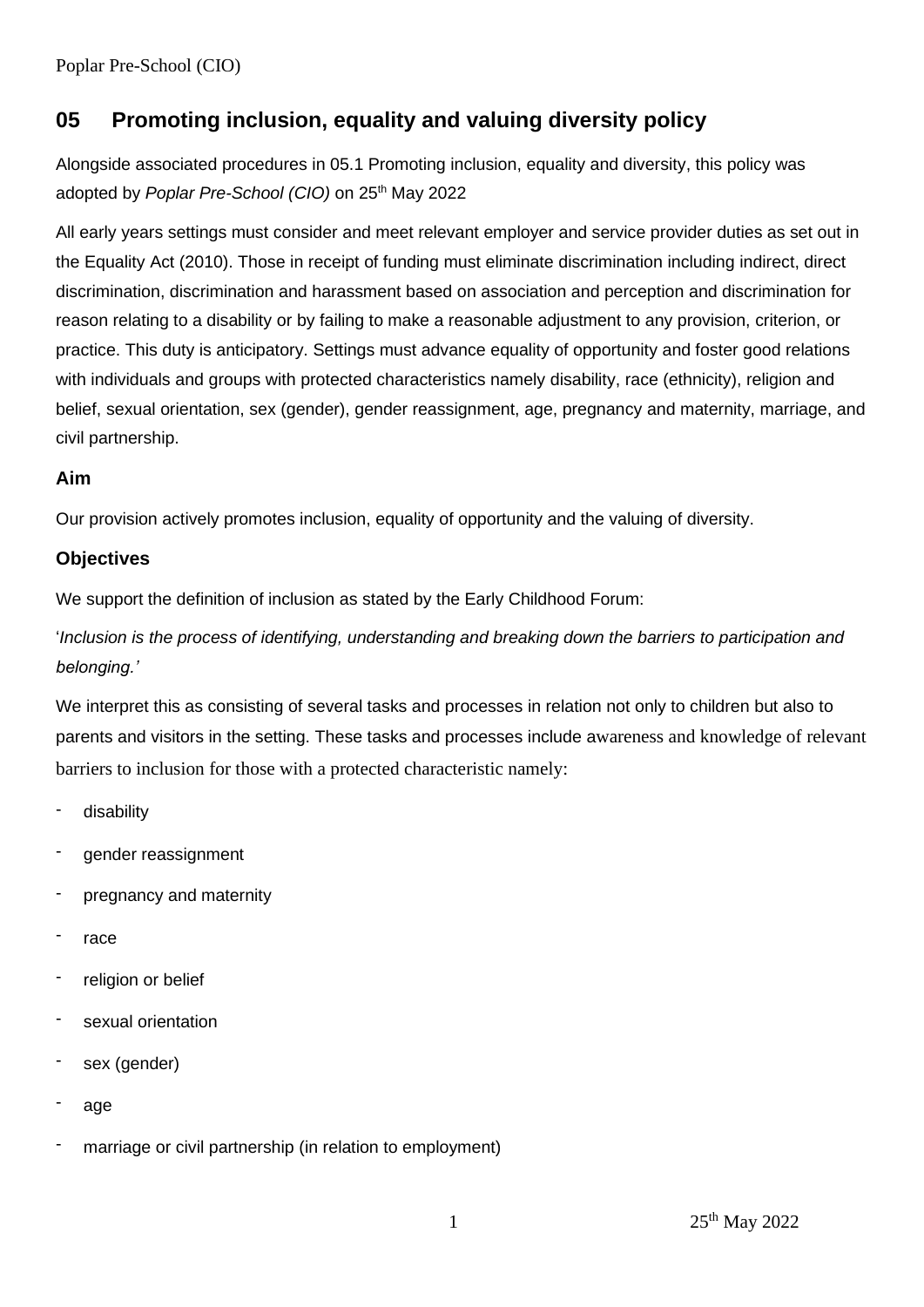### Poplar Pre-School (CIO)

This includes unlawful behaviour towards people with protected characteristics. Unlawful behaviour being direct discrimination, indirect discrimination, associative discrimination, discrimination by perception, harassment, and victimisation (in addition, we are aware of the inequality that users facing socio-economic disadvantaged may also encounter). We will not tolerate behaviour from an adult which demonstrates dislike and prejudice towards groups and individuals living outside the UK (**xenophobia**). This also applies to the same behaviour towards specific groups of people and individuals who are British Citizens residing in the UK.

We promote understanding of discrimination - through training and staff development - the causes and effects of discrimination on both adults and children and the long- term impact of discrimination; the need to protect children from discrimination and ensure that childcare practice is both accessible and inclusive; the need for relevant support to allow children to develop into confident adults with a strong positive selfidentity.

- Developing practice that includes:
	- Developing an environment which reflects the 'kaleidoscope' of factors that can provide settings with a myriad of influences and ideas for exploring and celebrating difference.
	- Ensuring that barriers to inclusion are identified and removed or minimised wherever possible; for example, we complete 01.1b Access audit form.
	- Understanding, supporting and promoting the importance of identity for all children and recognising that this comprises multiple facets which are shaped by a 'kaleidoscope' of factors including British values, 'race'\ethnicity and culture, gender, difference of ability, social class, language, religion and belief, and family form and lifestyle, which combine uniquely in the identity of each individual; for example, we welcome and promote bi/multi-lingualism and the use of alternative communication formats such as sign language, and we promote gender equality while at the same time recognising the differences in play preferences and developmental timetables of girls and boys.
	- Recognising that this 'kaleidoscope' also reflects negative images which may be internalised and negatively affect the development of self-concept, self-esteem, and confidence.
	- Promoting a welcoming atmosphere that genuinely appreciate British values, different cultural and personal perspectives, without stereotyping and prejudicing cultures and traditions on raising children, by always involving parents.
	- Promoting community cohesion and creating an environment that pre-empts acts of discrimination so that they do not arise.
	- Recruitment of staff to reflect cultural and language diversity, disabled staff, and staff of both genders.